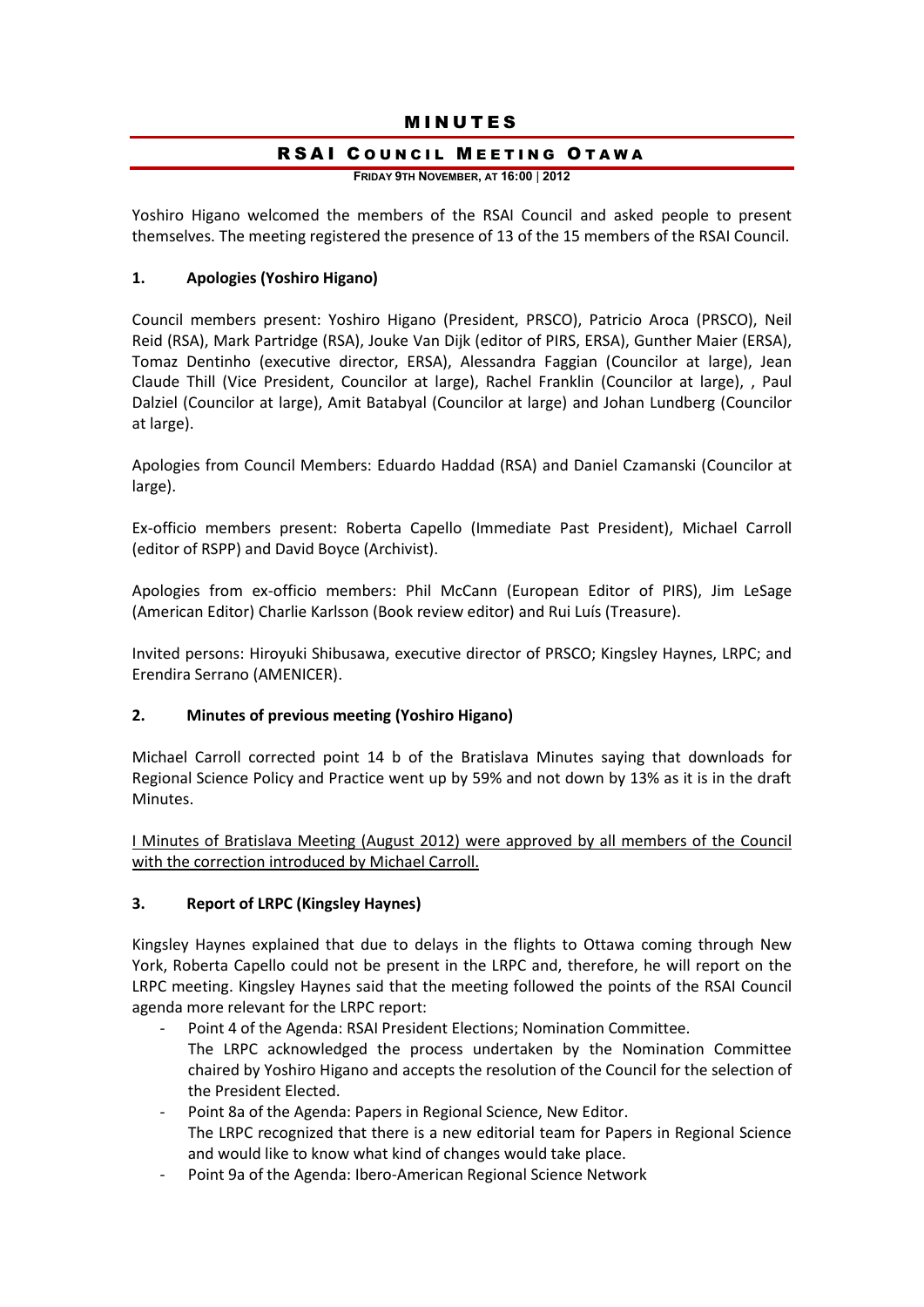Kingsley Haynes said that one of the concerns of the LRPC is related to the role of Ibero-American Regional Science Network within RSAmericas supranational. The concern is that the development of regional science should not grow only at an international scale but also inside each section and for that there is a need for cooperation and complementarity between RSAmericas and the IberoAmerican Regional Science Network.

- Point 9b of the Agenda: updated information of the Russian and Nordic Sections The LRPC recognizes that the Russian section needs to be rebuilt with the support of ERSA. Kingsley Haynes informed that the Nordic Section is at a crossroad and that it has different ways to move on.
- Point 9c of the Agenda: China developments The LRPC is aware that the Chinese Section can only be created after the Taiwanese changes its name. Kingsley Haynes informed the Council that Yoshiro Higano and Jean-Claude Thill will try to go to meet the colleagues from Taiwan to have a conversation on that issue.
- Point 9d of the Agenda: Moroccan developments. Kingsley Haynes referred that, regarding Morocco and the meeting held there with IRES, the French Speaking Section can take a lead and ERSA should play a role. Concerning Moroccan developments Jean-Claude Thill said that, following recent talks with Peter Nijkamp, there is more information on the issue.

II The report of the LRPC was acknowledged by the RSAI Council.

## **4. RSAI President Elections: Nomination Committee (YH)**

Yoshiro Higano informed the Council that:

In the RSAI Council of Timisoara (May 2012) the Presidential Election Procedures were clarified in by law 5c .

*c. Schedule of the nomination and election. The President Elect nomination committee shall be formed no later than the first year of the two-year term of the President and make a recommendation to Council at the second Council meeting of this same year. Upon receiving this recommendation, Council will select a nominee, who shall be confirmed by a vote of RSAI members no later than the end of the calendar year. The President-Elect and Vice-President shall start his/her appointment at the start of the next calendar year (i.e. the second year of the current President's term).*

- The RSAI Council of Bratislava (August 2012) created the nomination committee formed by: Yoshiro Higano , Roberta Capello , Tomaz Dentinho, Patricio Aroca, Paul Dalziel, Mark Partridge and Jean-Claude Thill.
- In September 2012 a Call for Nominations until the end of October were sent to all RSAI members by the RSAI office and, in parallel, following traditional rules, the nomination committee identified possible nominees.
- There were five possible candidates, two of them declined the nomination and a form to get standardized information on their main ideas regarding RSAI, was sent to the other three.
- Under a rule of confidentiality, the elements of the nomination committee discussed on the ideas presented by the three potential nominees. After one day without emails the President asked the members of the nomination committee to give 2 points for their first choice, 1 for the second and 0 for the third. It was said that the committee will recommend a single name for the RSAI Council unless the difference between the top two would be minimal. Andres Rodriguez–Pose is the name recommended to the Council to be President-Elected of RSAI and President for 2015-2016.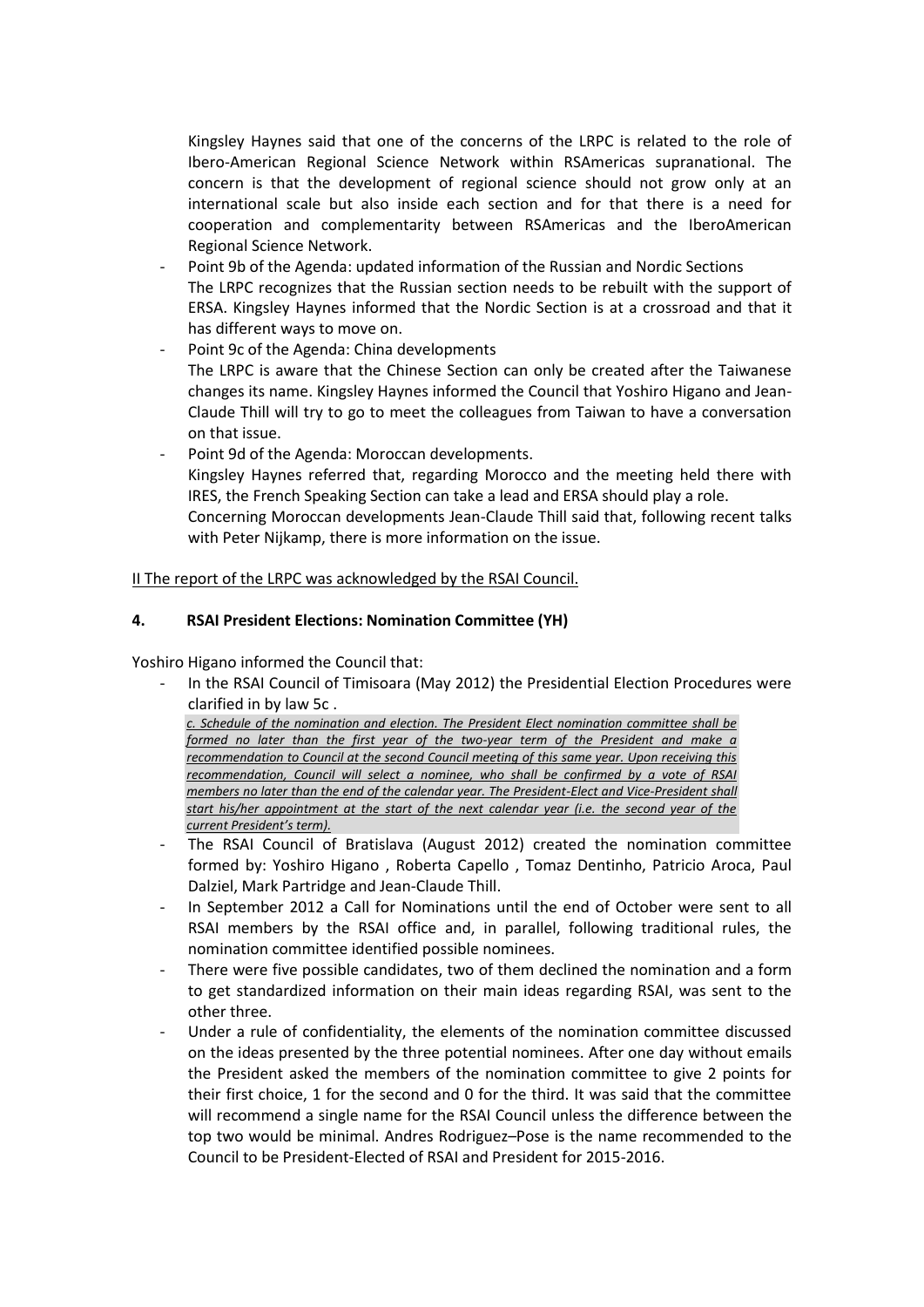Yohiro Higano asked the Council if there was any question regarding the process or any other name to be nominated. There were no questions from the councilors regarding the nomination process and also no other nominations proposals.

Yoshiro Higano moved to nominate Andres Rodriguez-Pose as Vice-President and President-Elect starting January 2014. Vote was unanimously positive.

III The councilors voted by unanimity and acclamation that Andres Rodriguez-Pose be President Elected of RSAI Association International, Vice-President along the year of 2014 and President for 2015 and 2016.

## **5. Elections of RSAI Councilors-at-large , acceptance of Councilors to nominated by supra-nationals and nomination of Council Representatives in the Long Range Planning Committee (Jean-Claude Thill)**

Jean-Claude Thill informed that, because there was a vacant place as councilor at large in the end of 2012, a call for nominees was delivered to RSAI members and two applications were presented. A vote bulletin was also distributed to RSAI members that were returned to NARSC [\(NARSCouncil@uncc.edu\)](mailto:NARSCouncil@uncc.edu) by the 30<sup>th</sup> of September. He informed that the number of votes were not many regarding the number of members. Jean-Claude Thill also said that Tomaz Ponce Dentinho received more votes and has been elected as Councilor at Large from 2013 to 2015.

Yoshiro Higano informed that Jichung Yang from the Korean Section was appointed by PRSCO to be member of the RSAI Council from 2013 to 2015. Jean-Claude Thill said that Richard Shearmur from the Canadian Section was appointed by RSAmericas to be member of the RSAI Council from 2013 to 2015. Yoshiro Higano noticed that ERSA should nominate a new ERSA representative for 2013-2015. The composition of the Council for 2013 is presented below.

|                | Name                      | Member                    | Period    |
|----------------|---------------------------|---------------------------|-----------|
| 1              | Jean-Claude Thill         | President                 | 2013-2014 |
|                |                           | Councilor at large        | 2012-2014 |
| $\overline{2}$ | Jichung Yang              | Prsco Representative      | 2013-2015 |
| 3              | Patrício Aroca            | Prsco Representative      | 2012-2014 |
|                |                           |                           | 2009-2011 |
| 4              | <b>Paul Dalziel</b>       | Prsco Representative      | 2011-2013 |
| 5              | Eduardo Haddad            | <b>RSAmericas</b>         | 2012-2014 |
|                |                           | Representative            |           |
| 6              | Neil Reid                 | <b>RSAmericas</b>         | 2012-2014 |
|                |                           | Representative            | 2009-2011 |
| $\overline{7}$ | Mark Partridge            | <b>RSAmericas</b>         | 2010-2012 |
|                |                           | Representative            | 2007-2009 |
| 8              | Jouke van Dijk            | Ersa Representative       | 2012-2014 |
|                |                           |                           | 2009-2011 |
| 9              | <b>Gunther Maier</b>      | Ersa Representative       | 2011-2013 |
|                |                           |                           | 2008-2010 |
| 10             | (to be nominated by ERSA) | Ersa Representative       | 2013-2015 |
| 11             | Amit Batabyal             | Councilor at large        | 2012-2014 |
| 12             | <b>Rachel Franklin</b>    | Councilor at large        | 2012-2014 |
| 13             | Daniel Czamanski          | Councilor at large        | 2012-2014 |
| 14             | Johan Lundberg            | Councilor at large        | 2011-2013 |
| 15             | <b>Tomaz Dentinho</b>     | <b>Executive Director</b> | 2011-2013 |
|                |                           | Ersa Representative       | 2010-2012 |
|                |                           | Councilor at large        | 2013-2015 |

## IV The Council acknowledges the elections and nominations of the RSAI Councilors.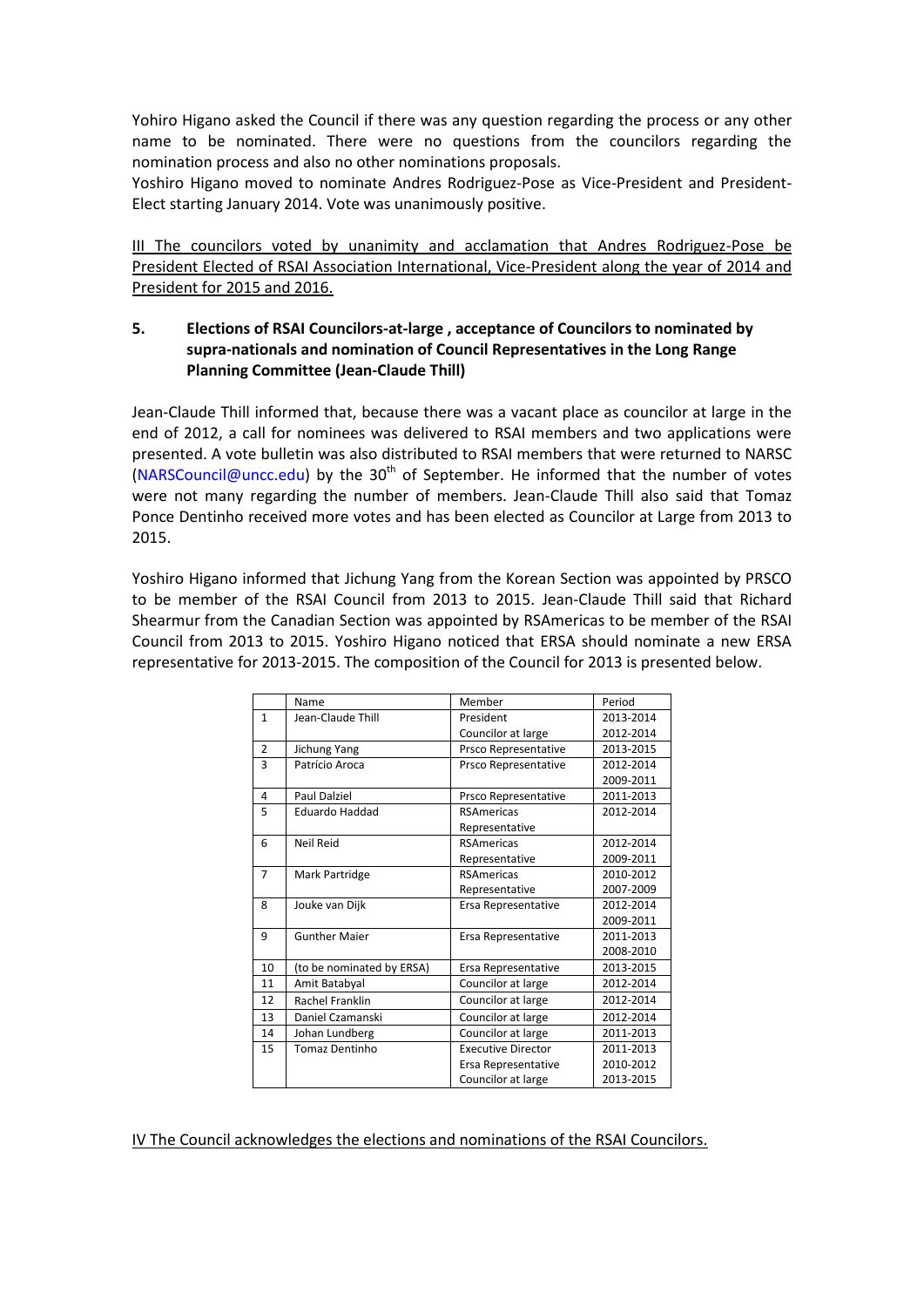Yoshiro Higano opened the debate for the nomination of two members of the Council that should be present in the Long Range Planning Committee meetings. Mark Partridge pointed out that those nominations are really important for the coordination between the Council and the LRPC. Yoshiro Higano proposed that Jean-Claude Thill should suggest two names. Gunther Maier said that the Council should vote on the nomination of the two members. Jean-Claude Thill proposed Patricio Aroca and Jouke Van Dijk. Yoshiro Higano asked the Council if there were any other proposals and, since no other names were proposed, he asked the Council to nominate Jouke Van Dijk and Patricio Aroca as the two Council members to participate in the Long Range Committee meetings.

V The Council approved unanimously Jouke Van Dijk and Patricio Aroca as representants of the Council in the LRPC.

## **6. Accounts of 2011 and Plan and Budget for 2013 (Jean-Claude Thill, Tomaz Dentinho)**

Tomaz Dentinho said that the accounts and the audit statement of 2011 were distributed to the members of the Council. The accounts show a net profit in 2011 of 30401,13 € and a total in cash deposit in the end of 2011 of 200.598,68 €. Tomaz Dentinho also said that the prospect for 2012 is to have a loss because there were extraordinary payments to support new sections. Tomaz Dentinho also asked the Council if RSAI should ask for an audit of the accounts each three years instead of each year. Rachel Franklin gave the advice that, for RSAI and for the Executive Director it is better to have an audit every year. Tomaz Dentinho agreed to have an audit every year. Yoshiro moved to approve the accounts of 2011.

## VI The Council unanimously approved the accounts of 2011.

Tomaz Dentinho presented the plan and budget for 2013 indicating an estimated revenue of 105711,90 € coming from Royalties and Profit Sharing from Wiley Blackwell 30000 €, from the summer course 25000  $\epsilon$ , and from membership fees –either from older sections 42670,90  $\epsilon$ and from new sections 7741 €. The expected costs are for the payment of journal subscriptions  $(27572,72 \t\epsilon)$ , for editorial expenses (27000 €), for awards and support to sections (12750 €), for secretariat, accounting and auditing (7180  $\epsilon$ ); for webpage investment (4000  $\epsilon$ ) and summer course (25000 €).

Mark Partridge supported the plan and the budget. Jean-Claude Thill pointed out that RSAI must ask the sections that they need to pay the respective fee and that 10000  $\epsilon$  on default is not a trivial amount. Rachel said that RSAI must find a better deal with Wiley Blackwell and Jean-Claude informed that a proposal has been received from another publisher, which looks more attractive than Wiley Blackwell's. He also remarked that RSAI must have a balanced budget and although there are some reserves we should not risk unbalanced budgets. Yoshiro moved to approve the plan and the budget for 2013.

VII The Council approved unanimously the plan and the budget for 2013.

## **7. Archivist annual report (David Boyce)**

Based on the 14th Report to the RSAI Council (in annex) David Boyce reported that RSAI Archives are in Cornell University since the 1980s, managed by the Library without any cost to the association. This is based on a decision made by the Council. The RSAI Archive will now also include the information contained in the RSAI web site and also in the sections and supranationals. David Boyce said that two web sites are not accessible (British and Irish Section and Japan Section). The Librarian hopes to complete the work by the end of 2013. David Boyce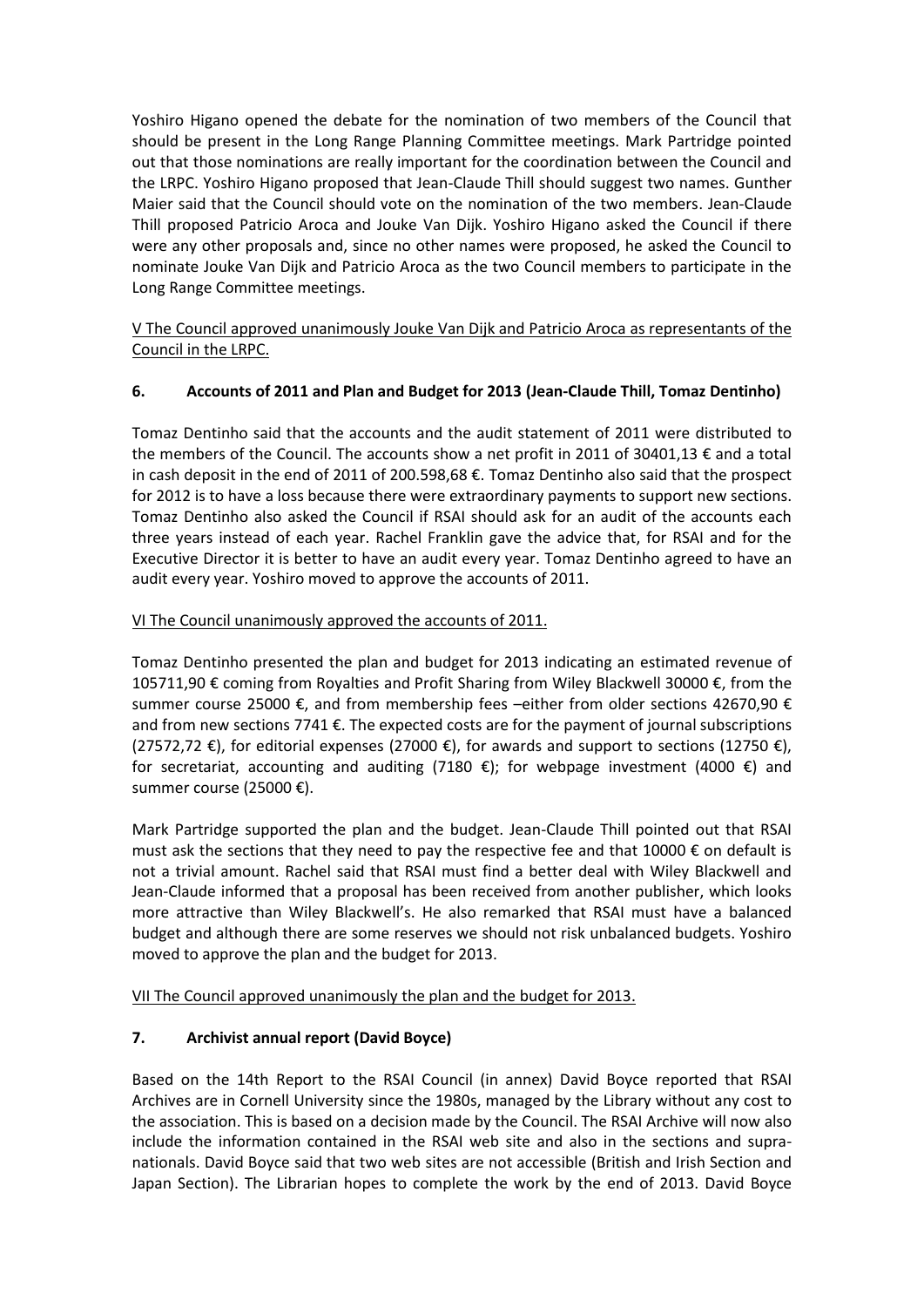asked if there was any question, comment or suggestion concerning the archives. Roberta Capello congratulated David Boyce for the work done on the RSAI Archives.

VIII The Council acknowledged the archives report presented by David Boyce.

### **8. RSAI Publications**

Related to Papers in Regional Science Jouke van Dijk reported that there were some problems with the access to some digital issues of Papers in Regional Science. He also informed that submissions from PRSCO area are quite low, are stabilizing in ERSA and growing in RSAmericas. He said that, now that PiRS is recognized also as an economics journal by ISI Journal Citation Reports, it is expected that submissions from economics will grow. Jouke van Dijk also remarked that the factor of PIRS is now stable at 1,4. Finally he informed the Council that after six years as editor-in-chief of PIRS the editorial team is stepping down because they think that it is the right time to pass the responsibility to the new team coordinated by Roberta Capello whose selection was approved by the RSAI Council of Bratislava.

Mark Partridge proposed the acknowledgement of the great job accomplished by Jouke van Dijk and his team.

## VIII The Council acknowledged unanimously and by acclamation the work done by Jouke van Dijk and his team in the edition of Papers in Regional Science from 2006 to 2012.

Roberta Capello told that after the announcement of her election in Bratislava she thought carefully about the project, interacted with Jouke van Dijk and other people, decided to ask the two Japanese colleagues - Yoshitsugu Hayashi and Takatoshi Tabuchi – if they wanted to continue as co-editors in the PRSCO area since they had just completed 3 years on the task, were very efficient and cover the areas of environmental and transport issues and analytical modeling. She also said that the other co-editors - James LeSage and Philip McCann –asked to leave, as well as the book editor, Charlie Karlsson. Roberta reported that she had to choose two new editors – one from ERSA and another one from RSAmericas; the people chosen are Paul Elhorst, expert in spatial econometrics and Alessandra Faggian who covers the regional science area. For book review editor, Roberta chose Eduardo Haddad who kindly accepted. Roberta told also that, based on a suggestion made by Tomaz Dentinho – Elisabete Martins based in the Azores would be involved in the secretariat of PIRS. Roberta finalized saying she already received some papers for publication.

Yoshiro Higano asked if the Council has something to say on the information provided by Roberta Capello. Amit Batabyal inquired about the composition of the Editorial Board and the role of Council in this matter. Mark Partridge remarked that the editor-in-chief should choose the Editorial Board. Jouke van Dijk remarked that it is possible to find very good reviewers even without announcing and offer to help in anything.

IX The Council approved unanimously the team selected by Roberta Capello as co-editors - Yoshitsugu Hayashi, Takatoshi Tabuchi, Alessandra Faggian and Paul Elhorst –and as book editor – Eduardo Haddad.

Michael Carroll, editor-in-chief of Regional Science Policy and Practice reported that the  $4<sup>th</sup>$ issue of 2012 is just finished, submissions increased by 29%, Europe has 39% of readership and there are 17 papers ready to be printed. Michael Carroll reported that Christine Tamasy will be replaced by John Madden and that there will now be 2 editors from the region Asia-Pacific.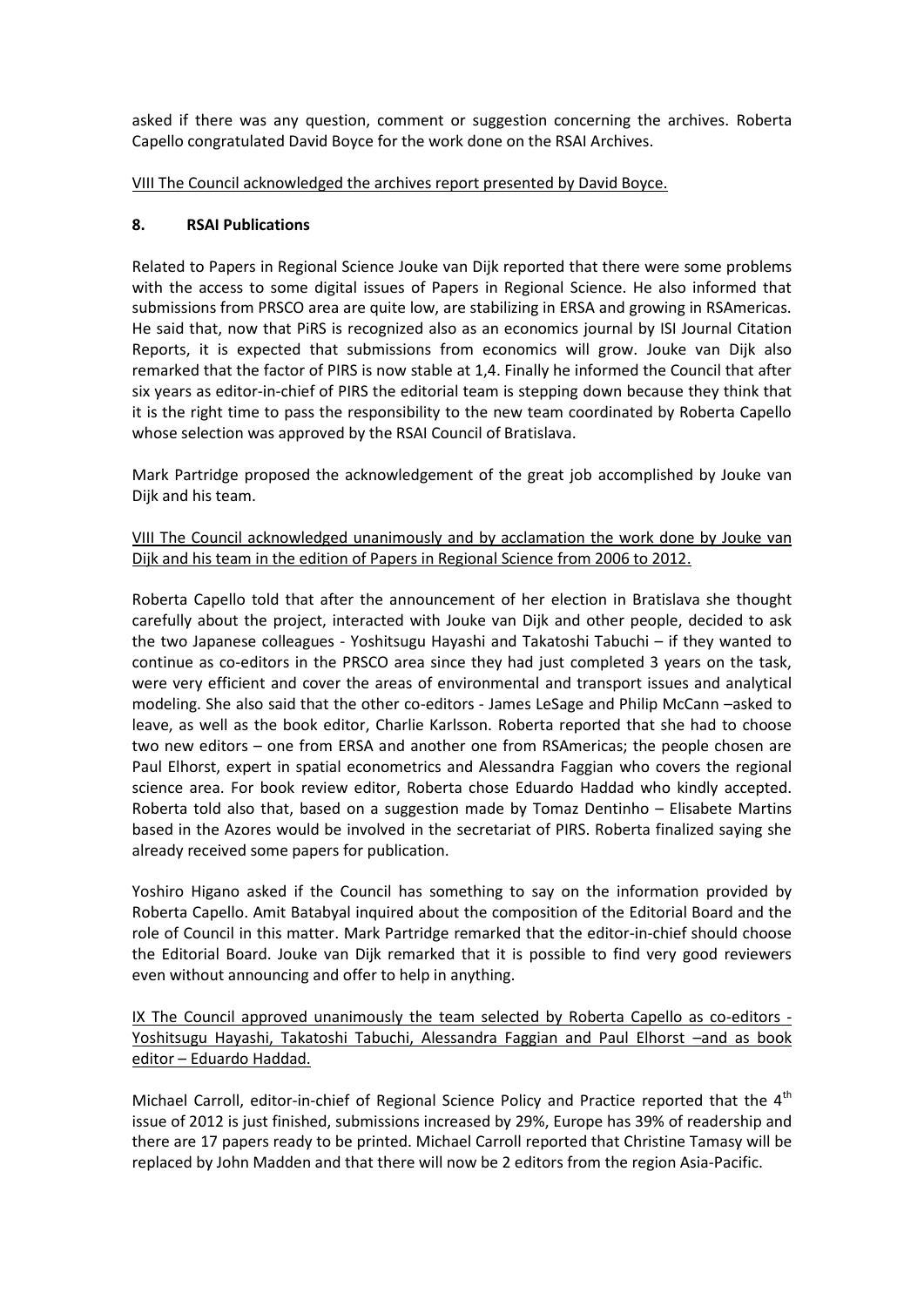Mark Partridge moved to approve the changes to the editorial team proposed by Michael Carroll.

### X The Council approved unanimously and acknowledged the report presented by Michael Carroll on Regional Science Policy and Practice.

Mark Partridge pointed out that RSAI does not have a formal process to point an editor for Regional Science Policy and Practice and that must be done next year. Jean-Claude Thill said that he talked with Michael Carroll on that, asked him to present a performance report of the journal. Jean-Claude Thill requested that RSPP presents this reports at the next Council meeting and that an Editorial Team be appointed for a three-year term (2014-2016) at that time.

Mark Partridge inquired about the registration of RSPP in the ISI. Michael Carroll said that, according to Wiley Blackwell it is typically a five year process. Amit Batabyal referred that it is not a straightforward process. Jean-Claude remarked that Wiley Blackwell should go to the PRSCO Meeting in Bandung to talk with us.

#### XI The Council approved unanimously that in July in the PRSCO Meeting in Bandung, Michael Carroll should ask for a renewal of his editorial team for the years 2014-2016.

Yohiro Higano reported that Eveline van Leuwen and Graham Clarke are doing a wonderful job as editors of the RSAI Newsletter. Jouke van Dijk told that her desire is to step down. Yoshiro Higano asked Council if there is any suggestion from the Council. Rachel Franklin pointed out that probably there is no need to have a printed RSAI Newsletter. Jean-Claude Thill asked the councilors to forward any name to be considered in the Bandung Meeting next July.

#### XII The Council accepted the idea that the new editorial team of the RSAI Newsletter will be decided in Bandung, July 2013.

Jean-Claude Thill said that he received a proposal from publisher related to the publication of PIRS and RSPP that can be very interesting for RSAI since this other is very good both technically and operationally, there is no page limit and the conditions are clearly better than the ones we now have with Wiley Blackwell. He also told that he had expected to meet people from Wiley Blackwell to discuss with them the alternative solution since the contract with WB says that the contract can be finished if WB cannot match an alternative solution. Jouke van Dijk added that Wiley Blackwell has a lot of limitations and that the second journal of RSAI has a lot of potential. Amit Batabyal reported that, from his experience, some academic associations have had major trouble with this other publisher and that one should tread very carefully. Jouke van Dijk asked if Springer was contacted. Michael Carroll inquired on the time frame. Jean-Claude replied that for marketing reasons the publisher cannot change until 2014. Mark Partridge suggested that other publisher be also approached for a proposal. Mark Partridge said that the Boston Office of Wiley Blackwell seems to work quite well. Jouke van Dijk remarked that it depends on job rotation. Rachel Franklin added that the connections with Wiley Blackwell in Boston are old and good. Mark Partridge suggested that RSAI should move the connections with Wiley Blackwell from Oxford in the UK to Boston in the US. Jouke reported that the movement from Springer to Wiley Blackwell was done because Springer did not offer membership service but in the end this did not work very well with Wiley Blackwell. Gunther Maier said that RSAI needs to have membership enrolment and if we want a better deal we need to contact with competitors. Jean-Claude Thill pointed out that we will get a better deal.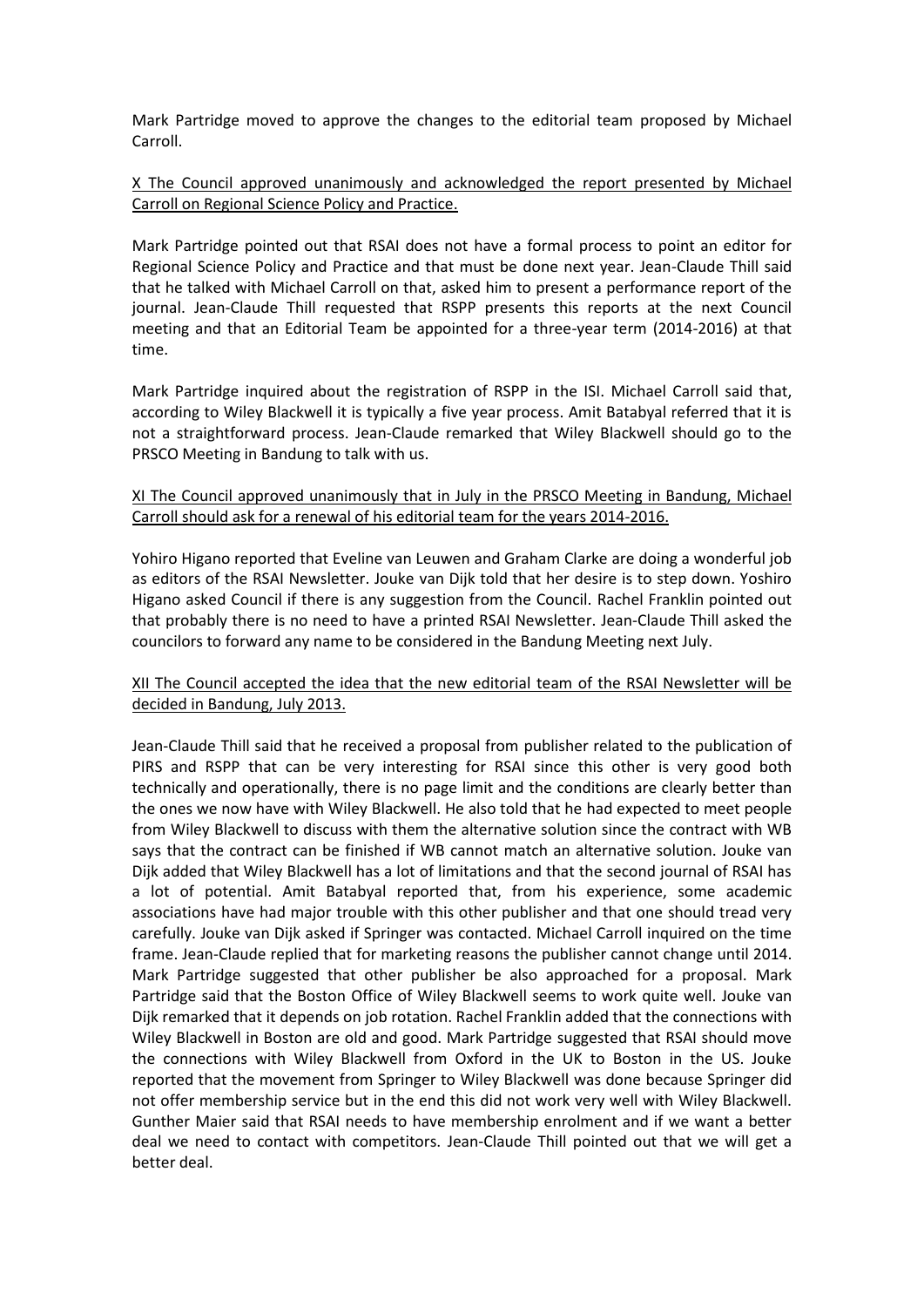XIII The Council approved the idea that Jean-Claude Thill should be in charge of getting a better deal to publish Papers in Regional Science and Regional Science Policy and Practice.

## **9. Sections recognition and development (Yoshiro Higano)**

Erendira Serrano, from the Mexican section, reported that there was a dual meeting in Mexico City in the beginning of September in Mexico; the  $1<sup>st</sup>$  Meeting of the Ibero-American Regional Science Network and the Annual meeting of the Mexican Regional Science Association (AMECIDER). There were 282 papers presented and 400 participants, three plenary sessions and one forum organized by young politicians on regional policy. The proceedings will be published both in English and Spanish. Erendira also informed that, following the ideas presented at the RSAI Council in Miami, it was created the Ibero-American Regional Science Network with nine countries signing the first statement that assumes the creation of a commission of representatives of the different sections and an executive committee that will make a work plan to promote the network.

Patricio Aroca said that the aim of the network is to promote regional science in South America. Roberta Capello reinforced that the creation of a network is a good idea because one of the problems of in the diffusion of regional science is the barrier of language and the networking of sections that share similar languages will help each other. He stated that there is no need to play with words, the idea to have a network that eventually will be linked to the creation of a South American Regional Science supranational; the first step is to have good sections in many countries in South America. Jean-Claude Thill said that the Ibero-American Regional Science Network is very important to encourage the development of sections in parallel but that this cannot be at the expense of the institutional framework of RSAmericas, which was setup specifically for the purpose of fostering the creation of Regional Science sections in Latin America and ultimately lead to a separate supraregional organization. He also expressed concerns that uncertainty remains on the membership status of AMECIDER in RSAmericas, while may appear like a parallel Network has now been established. He also explicitly invited AMECIDER to join RSAmericas to be an active and strong participant within this established structure. Gunther Maier found strange the participation of Portugal and Spain in a network whose aim is also to create a supranational. Tomaz Dentinho informed that the participation of the Portuguese and Spanish Section in the Network is not to create an Ibero-American supranational, because the Spanish and Portuguese sections are part of ERSA but the promotion of regional science in South America.

## XIV The Council acknowledged the information and remarks on the Ibero-American Regional Science Network

Concerning ERSA Gunther Maier informed the Council that there will be a first workshop of ERSA in Paris, November the  $28<sup>th</sup>$ , on the future of rural areas, which constitutes a new initiative to further link regional science with regional policy. He also said that ERSA is giving assistance to the reorganization of the Nordic Section and the also the Russian Section and to the Turkish Section. Jean-Claude Thill remarked that there has be closer collaboration between ERSA and RSAI on various issues, including membership enrolment and respective control in ERSA conferences. Kingsley Haynes said that some sections require greater support from ERSA and RSAI. Gunther Maier said that, although there were enrolled members from Lithuania there is not yet a Lithuanian section and eventually there will be a Baltic Section.

## XV The Council acknowledged the information and remarks on ERSA sections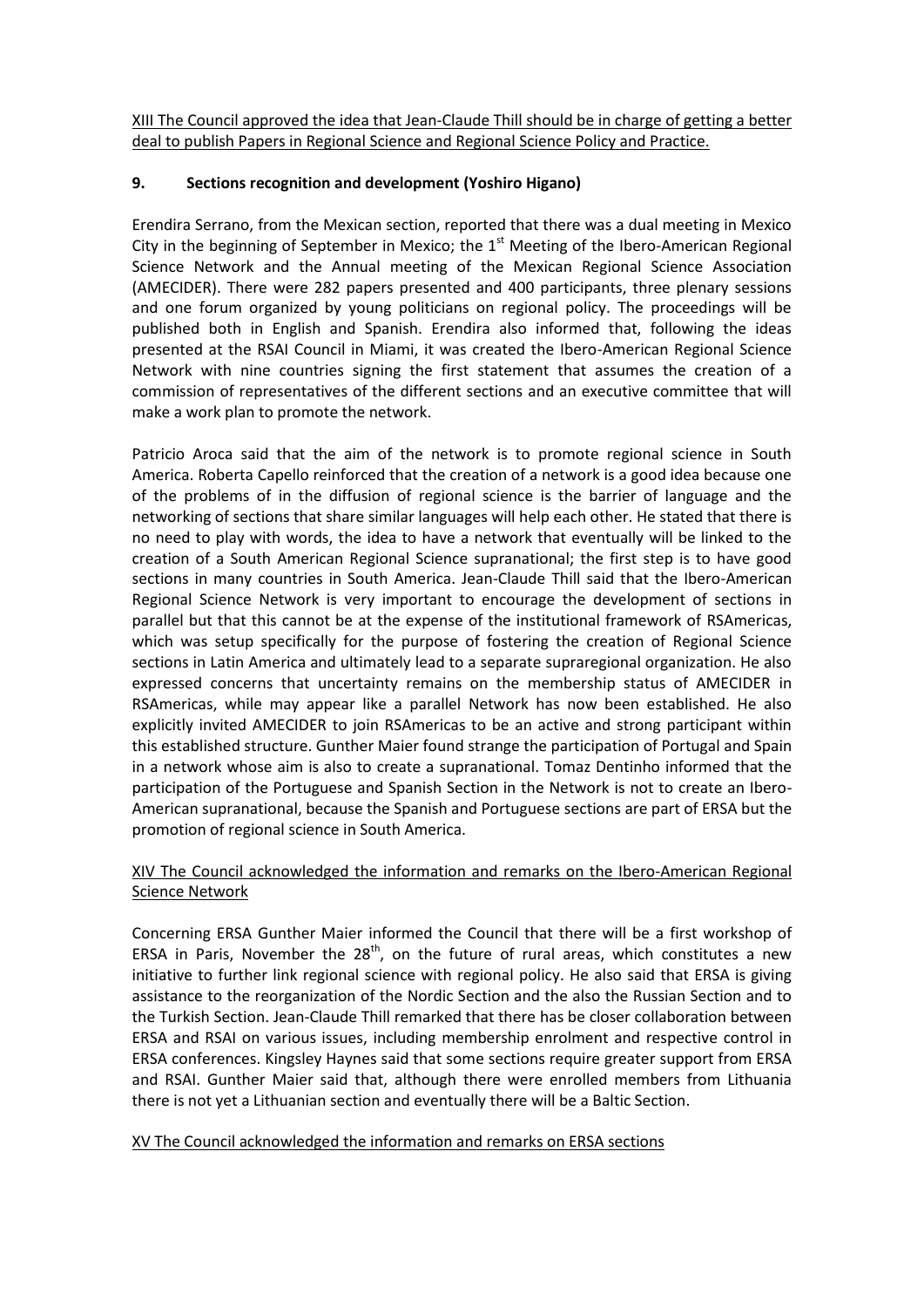Jean-Claude Thill said that he was in China last week, had a meeting with the leaders of the RSAC that told him that the only pending issue that needs resolution is the naming if the regional section in Taiwan. He also said that Yoshiro Higano will go to Taiwan in December and will contact the Taiwanese colleagues on this issue. Patricio informed the Council that in 2013 the PRSCO conference will be in Bandung, in 2014 there will be a Summer Institute in Ecuador.

## XVI The Council acknowledged the information and remarks on PRSCO area

Jean-Claude Thill said that the meeting in Morocco was very successful and the creation of a Moroccan section was very well received by the Moroccan colleagues who already have a draft constitution. Jean-Claude also referred that there are some concerns because the universities were not very much involved. The next steps will be to promote one Summer School, one workshop on urban policy tools and make sure that the academic community is involved. Roberta Capello informed that there was an informal conversation with Antoine Bailly from the French Speaking Section and the idea is that they are ready to support the creation of a regional science section in Morocco. Gunther pointed out that the French speaking Section should be involved and ERSA should know about it; he also said that the experience with the sections of Russia and Poland should remind RSAI to avoid the creation of sections very much focused on a single group. Mark Partridge asked for an update of the evolution of regional science in Morocco.

XVII The Council acknowledged the information on Morocco

# **10. Selection of the Founder's Medal Award (Roberta Capello)**

Roberta Capello presented the new proposal for the selection of the Founder's Award which was amended after the discussion held in the RSAI Council of Bratislava by limiting to three the number of nominees that the RSAI Council should communicate for the subsequent selection by the former Founder's Awardees.

XVIII The Council approved unanimously the final text of the Procedure for the RSAI Founder's Medal Award (in annex)

# **11. Accreditation of Regional Science Degrees and Programs (Patricio Aroca)**

Patricio Aroca informed the Council that a Committee was created to establish a strategy to recognize post graduate degrees in the domain of regional science. Gunther Maier pointed out that it is still quite unclear if RSAI wants an accreditation process for degrees or a nomination procedure for regional science grades? Patricio Aroca clarified that the same way as the Association of Economists has a ranking of degrees without any accreditation the same can happen with regional science degrees. Amit Batabyal argued that since regional science is interdisciplinary it is difficult to get the same type of recognition as a disciplinary field such as economics. Patricio Aroca remarked that the idea is to help students. Jean-Claude Thill proposed the creation of a working group involving himself, Peter Nijkamp, Patricio Aroca, and Yoshiro Higano.

XIX The Council approved unanimously the nomination of Patricio Aroca, Peter Nijkamp, Jean-Claude Thill and Yoshiro Higano for a committee to look into the accreditation or recognition of regional science degrees and programs

# **12. World Congress (Jean-Claude Thill)**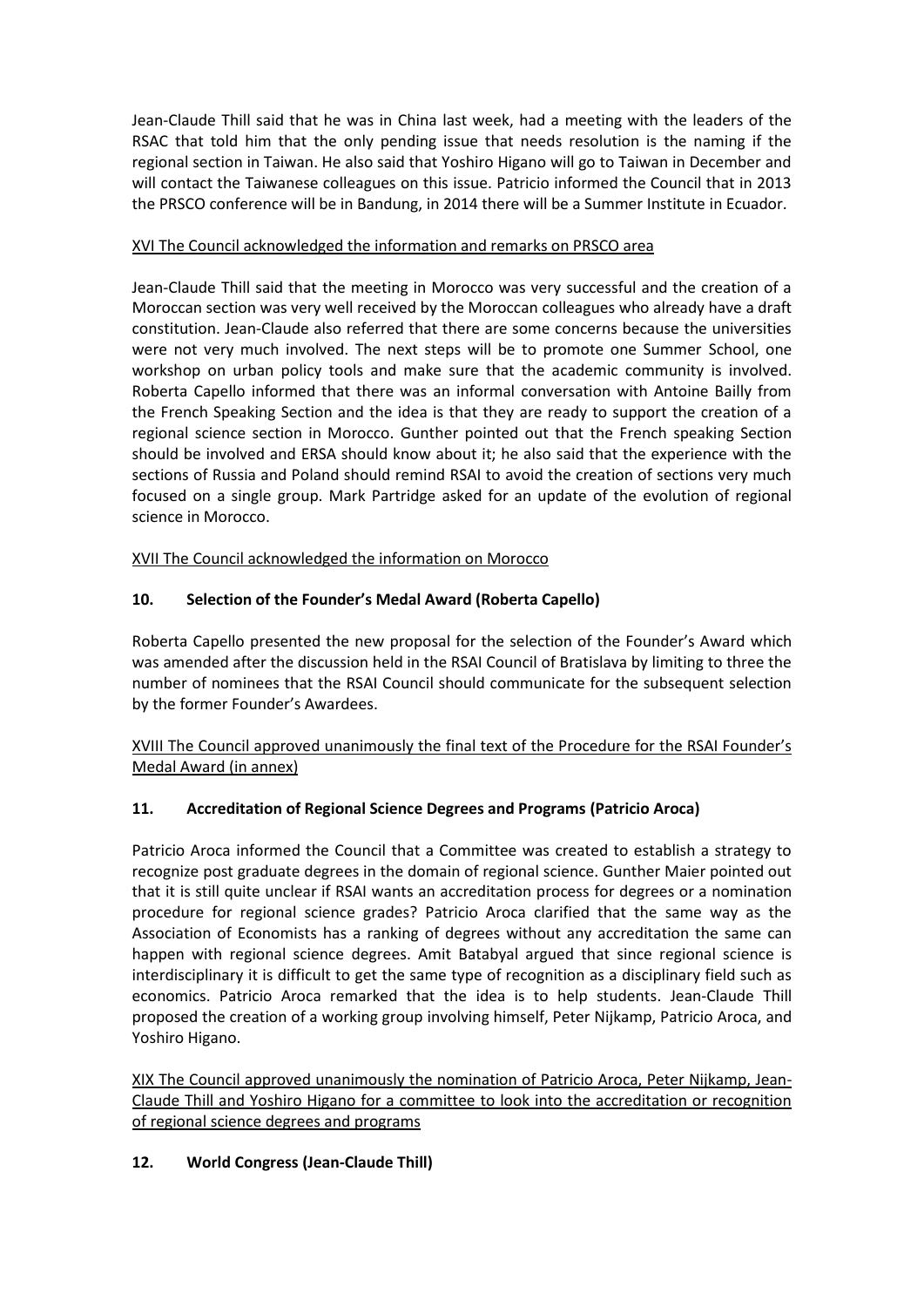Jean-Claude Thill reported on preliminary discussions with Chinese Congress organizers. Their proposal is to hold the congress in October in the outer suburbs of Beijing. Neither of these two suggestions was well received by Council. There is a strong consensus to hold the World Congress in late May or June 2014 in Beijing or Shanghai proper, in a place to be agreed with the Chinese colleagues. He moved to setup a committee to coordinate RSAI view with RSAC and proposed the following membership: Rachel Franklin, Jouke van Dijk, Yoshiro Higano and Jean-Claude Thill

XX The Council approved unanimously the nomination of Rachel Franklin, Jouke van Dijk, Yoshiro Higano and Jean-Claude Thill for a committee on strategic and operational aspects of the 2014 World Congress

## **13. RSAI Awards (Jean Claude Thill)**

Jean-Claude Thill reported that the ceremony of the awards is prepared. Gunther Maier proposed that timing of the PhD award should go from May to May to have time to have the selection done by the end of the summer.

XI The Council agreed in the timing of the PhD Award should go from May to May

## **13. AOB**

There were no other issues highlighted by the Council members.

#### **14. Date of next meeting**

Bandung, 2<sup>nd</sup> July 8H00– Long Range Planning Committee; 3<sup>rd</sup> July 12H30 RSAI Council Meeting.

Tomaz Ponce Dentinho, RSAI Executive Director, November 2012, Angra do Heroísmo.